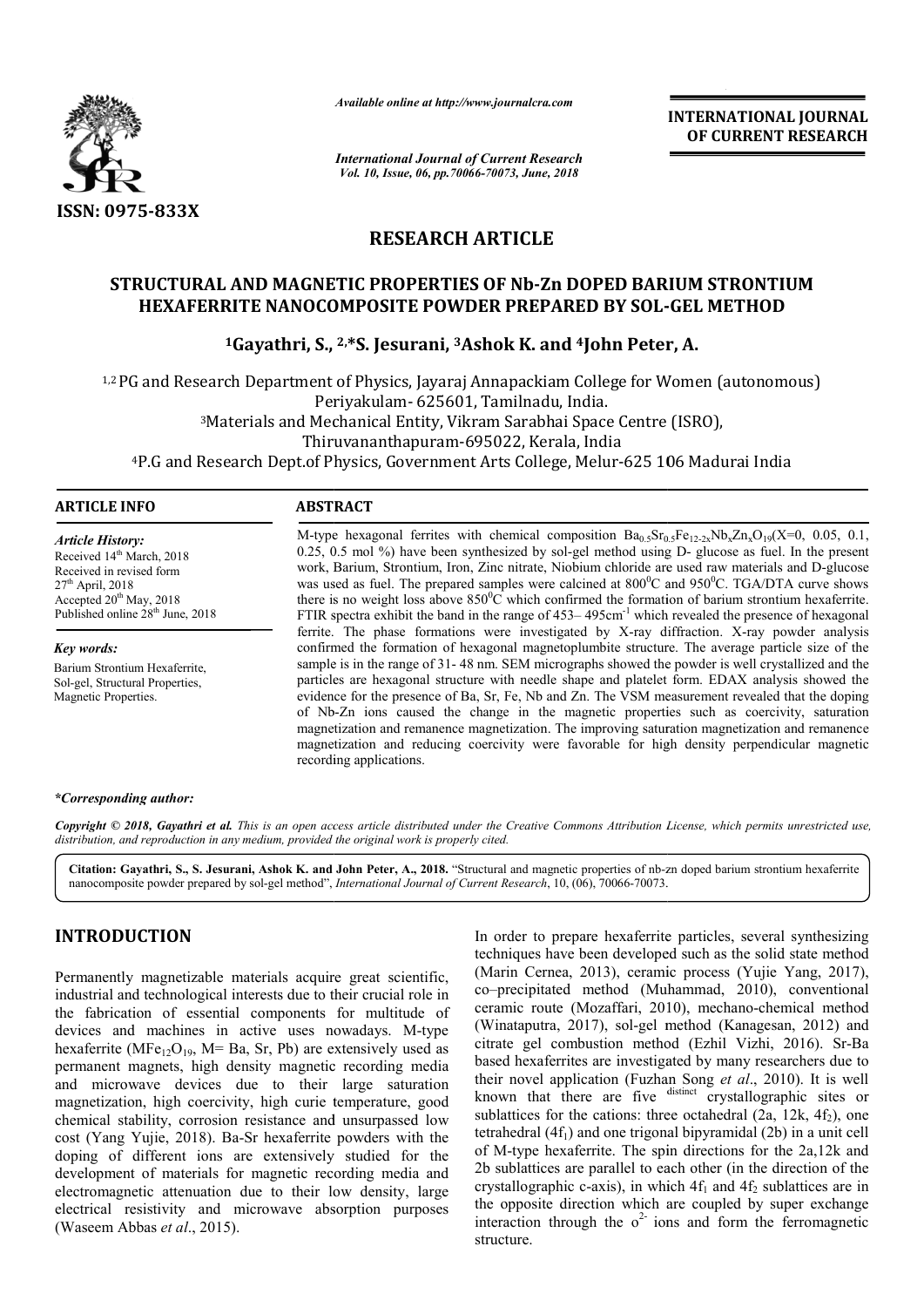The cations on different sites make different contributions to the magnetic properties of the ferrites (Kanagesan *et al*., 2014). Many researchers pointed out that the magnetic properties of substituted M-type hexaferrite which has been considered suitable for different applications and are strongly dependent on the occupation of the sites by different cations. Several cations such as  $La^{3+}$ (Thakur, 2013),  $Ce^{3+}$ (Pawar *et al.*, 2015),  $Pr^{3+}$ ( Abbas *et al.*, 2015), Sm<sup>3+</sup>( Buzinaro, 2016), Nd<sup>3+</sup> (Mocuta *et al.*, ?), Co<sup>2+</sup>( Chavan *et al.*, 2016), Ti<sup>4+</sup>( Mariño-Castellanos, 2004), In<sup>3+</sup>(Trukhanov *et al.*, 2016), Bi<sup>3+</sup>(Auwal *et al.*, 2016), Al<sup>3+</sup>(Trukhanov *et al.*, 2015), Cr<sup>3+</sup>(Dhage, 2013),  $Cu^{2+}$ ( Awadallah *et al.*, 2016)and Mn<sup>2+</sup>( Silva, 2015), have been reported . M-type hexaferrite has been shown with the combination of substitution with La-Co (Wangchang *et al*., 2013) and Co-Al (Jasbir Singh *et al*., 2016). Kanagesan *et al*., synthesized Zn-Nb substituted nanocrystalline barium hexaferrite BaFe<sub>12-2x</sub>Zn<sub>x</sub>Nb<sub>x</sub>O<sub>19</sub> (X=0.2, 0.4, 0.6, 0.8 mol %) by sol-gel method and found that the saturation magnetization and coercivity increase with increasing Zn-Nb concentration. Nb-Zn substituted Barium Strontium hexaferrite is a new kind of very promising particulate material for magnetic recording (Samikannu Kanagesan, 2014). In the present work, Nb-Zn doped M- type hexaferrite  $Ba_0$ ,  $Sr_0$ ,  $Fe_{12.2x}Nb_xZn_xO_{19}$  ( $X = 0$  to 0.5 mol %) are prepared by the sol-gel method. The structural and magnetic properties of Nb-Zn doped M-type Barium Strontium hexaferrite are investigated.

### **MATERIALS AND METHODS**

The  $Ba_{0.5}Sr_{0.5}Fe_{12-2x}Nb_xZn_xO_{19}$  nanocomposite powder was prepared by sol-gel method using D-glucose as fuel. Analytical reagent grade  $Ba(No_2)_3$ ,  $Sr(No_2)_3$ ,  $Fe(NO_3)$ .  $9H_2O$ ,  $Zn(NO_2)_3$ , NbCl<sub>5</sub> and D- glucose were used as staring materials. According to the composition of  $Ba<sub>0.5</sub>Sc<sub>0.5</sub>Fe<sub>12-2x</sub>Nb<sub>x</sub>Zn<sub>x</sub>O<sub>19</sub>$  (X  $= 0, 0.05, 0.1, 0.25, 0.5 \text{ mol } \%$  all the nitrates were separately dissolved in a minimum amount of distilled water and stirred on a magnetic stirrer for 15 minutes. All the solutions were mixed together and stirred on a magnetic stirrer until the nitrates were completely dissolved. The metal nitrates and Dglucose in the molar ratio of 1:1 were dissolved in distilled water to obtain an aqueous solution using magnetic stirrer and then added 4ml of ethylene glycol which acts as reducing agent and finally gelling agent is added. The resultant solution was stirred continuously and heated up to  $80^{\circ}$ C to obtain a sticky liquid gel. The gel was heated in a hot air oven at  $110^{\circ}$ C for 24 hours to get precursor powder which was used to take FTIR and TGA/DTA. The resulting nanocomposite powder was calcined at two different temperatures  $800^{\circ}$ C and  $950^{\circ}$ C for 3 hours to obtain  $Ba_{0.5}Sr_{0.5}Fe_{12-2x}Nb_xZn_xO_{19}$  powder which is used for XRD, SEM, EDAX and VSM characterizations.

**Measurements and characterization**: The prepared  $Ba<sub>0.5</sub>Sr<sub>0.5</sub>Fe<sub>12-2x</sub>Nb<sub>x</sub>Zn<sub>x</sub>O<sub>19</sub>$  samples in a nanosize form were characterized by standard techniques such as thermo gravimetric analysis (TGA/DTA), Fourier transform infrared spectroscopy (FTIR), X-ray diffraction (XRD), Scanning electron microscope (SEM), EDAX (Energy dispersive X-ray spectroscopy) and Vibrating sample magnetometer (VSM). The precursor is used to take TG/DTA under instrument SDT Q600 V8.3 Build 101.R. Fourier transform infrared spectroscopy (FTIR) of the prepared samples were recorded in the region of 4000-400 cm<sup>-1</sup> on PerkinElmer spectrum-100 spectrometer using KBr as a reference material. The XRD (PANalytical X'Pert pro diffract to meter) patterns were recorded at room temperature in the range of  $10^{0}$ C to  $20^{0}$ C

using Cu- K $\alpha$  radiation ( $\lambda$  =1.54060 A<sup>0</sup>). SEM technique (model JEOL JSM-6360) was used to study the surface morphology of the samples and also particle size of the sample. The magnetic properties were measured at room temperature with the vibrating sample magnetometer (Lakeshore 7304 model).

# **RESULTS AND DISCUSSION**

**Thermal analysis**: The sample was monitored by thermogravimetric analysis (TGA) and differential thermal analysis (DTA). Fig 2 reflects the TGA/DTA curves of the undoped sample of BaSrFe<sub>12</sub>O<sub>19</sub> with the heating rate at  $10^{0}$ C **/**min in air. The thermal analysis shows the formation of hexaferrite phase. The first weight loss was observed at about  $25^0$ C-150 $^0$ C which represents the loss of residual water from the powdered surface. The next weight loss was obtained in the range of  $400^{\circ}$ C -  $800^{\circ}$ C due to the decomposition of the hydroxides of barium, strontium, iron into corresponding metal oxides. In the DTA curve, two distinct exothermic peaks between  $200^{\circ}$ C and  $400^{\circ}$ C are due to the decomposition of Dglucose and one endothermic peak around  $576^{\circ}$ C may be the decomposition of the residual amorphous carbon. From the results, it is clear that the dry glucose burns drastically after absorbing some energy and then gives out great quantity of heat. The exothermic, endothermic and weight loss at temperature between  $200^{\circ}$ C to  $800^{\circ}$ C can be assigned to the starting formation of monoferrite and hexaferrite and there is no noticeable weight loss above  $850^{\circ}$ C which confirmed the formation of barium strontium hexaferrite. The crystalline temperature attained above  $850^{\circ}$ C due to the addition of fuel (D–glucose) (Awadallah *et al*., 2016).

**FTIR spectra study:** The FTIR spectra of the prepared sample of precursors are shown in fig 3. FTIR Spectra are in the range of 4000-400 cm-1 for the sample with different concentrations. The largest absorption band around  $3451$  to  $3498$  cm<sup>-1</sup> is attributed to the stretching of water molecules in the band of O=H . The strongest absorption band is observed between the wave number 1704 and 1724  $cm^{-1}$  corresponding stretching of vibration C=O. Another band was located at the wave number 1353-1381  $cm^{-1}$  in the bending of nitro groups. The small absorption bands are assigned to  $C$ - O stretching of 1010-1065cm<sup>-1</sup>. The sharp absorption peak 797 cm<sup>-1</sup> belongs to metal oxide stretching of vibration. The bands around 453 to 495 cm -1 are characteristic peaks which confirmed the presence of hexaferrite. The FTIR spectra showed different functional groups of barium strontium hexaferrite with doping of Nb-Zn nanocomposition (Safia Anjum *et al*., 2016).

**Structural Analysis:** XRD analysis was carried out for the investigation of crystal structure of the prepared samples. Fig 4a and 4b show the XRD patterns of  $Ba_{0.5}Sr_{0.5}Fe_{12-2x}Nb_xZn_xO_{19}$  $(X=0, 0.05, 0.1, 0.25, 0.5 \text{ mol } \%)$  samples prepared by sol-gel method and then these samples were calcined at two various temperatures ( $800^{\circ}$ C and  $950^{\circ}$ C). The XRD patterns were recorded at room temperature in the range of  $10^{0}$ C to  $80^{0}$ C using Cu-K $\alpha$  radiation (1.54060A<sup>0</sup>). The observed peaks are sharp and well defined which reflect that prepared samples are well crystallized. The XRD patterns were indexed to hexagonal magnetoplumbite (M-type) structure having space group  $P6_3/mmc$  (JCPDS file no: 51-1879) and a small fraction of secondary phase  $(\alpha$ -Fe<sub>2</sub>O<sub>3</sub>) was also present. The lattice constants and c were calculated using the following formula (Yang Yujie *et al*., 2018).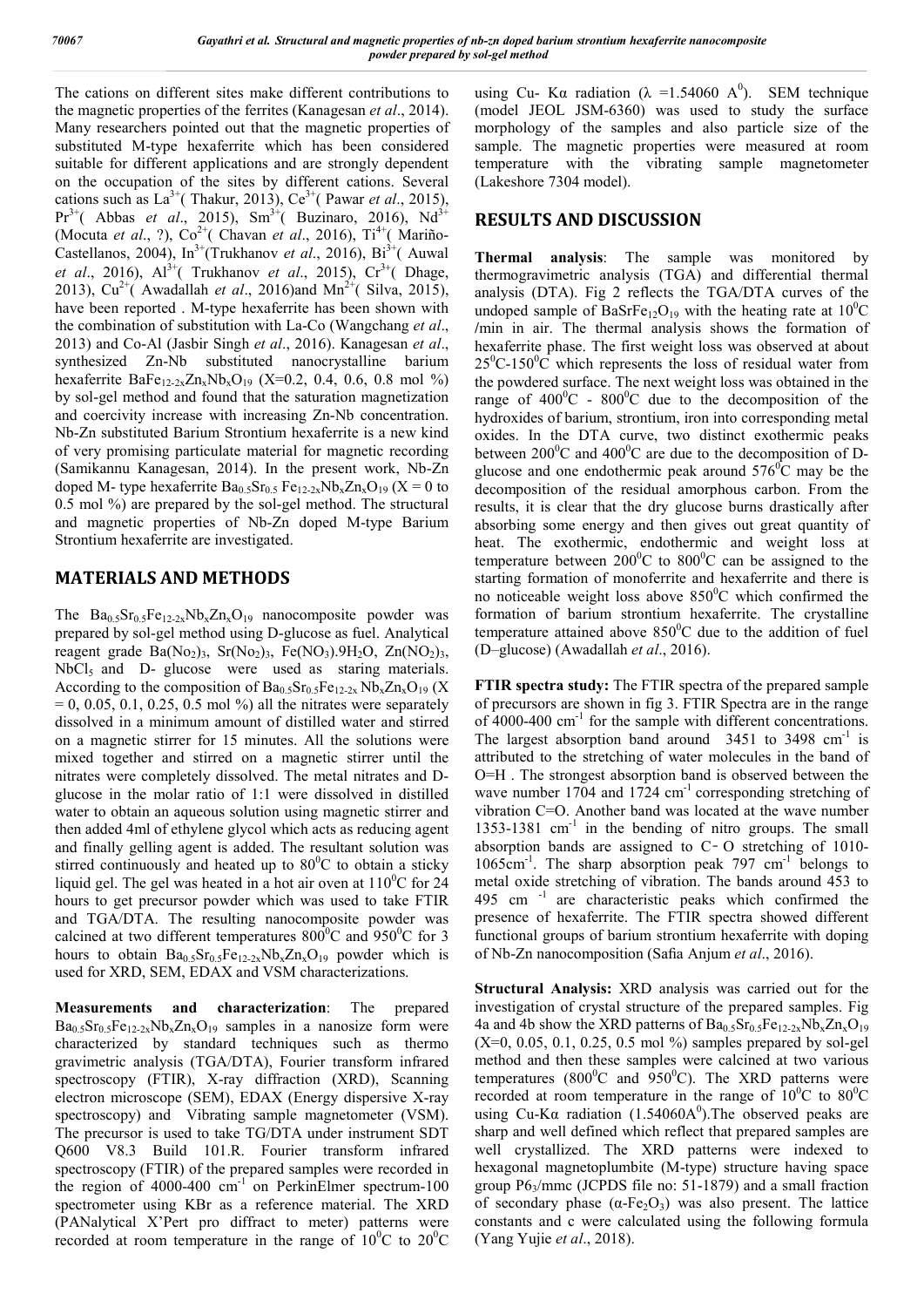

**Fig. 1. Flowchart of synthesis of Nb- Zn doped Barium Strontium hexaferrite**



**Fig. 2. TG/DTA curve for**  $Ba_{0.5}Sr_{0.5}Fe_{12}O_{19}$ 

Table 1. FTIR spectra of  $Ba_{0.5}Sr_{0.5}Fe_{12-2x}Nb_xZn_xO_{19}$  precursors with **(X=0, 0.05, 0.1, 0.25, 0.5 mol %)**

| Sample                                                                                                                      | weight percentage(cm <sup>-1</sup> | vibrational mode $(\text{cm}^{-1})$ |
|-----------------------------------------------------------------------------------------------------------------------------|------------------------------------|-------------------------------------|
| $(G_1)Ba_0$ 5 $Sr_0$ 5 $Fe_{12}O_{19}$                                                                                      | 3451-3498                          | $O-H$ Stretch                       |
| $(G_2)Ba_{0.5}Sr_{0.5}Fe_{11.9}Nb_{0.05}Zn_{0.05}O_{19}$                                                                    | 1704-1724                          | $C = Q$ Stretch                     |
| $(G_3)Ba_{0.5}Sr_{0.5}Fe_{11.8}Nb_{0.1}Zn_{0.1}O_{19}$                                                                      | 1353-1381                          | $N = O$ Bend                        |
| $(G_4)Ba_0$ <sub>5</sub> Sr <sub>0</sub> <sub>5</sub> Fe <sub>11</sub> 5Nb <sub>0</sub> 25Zn <sub>0</sub> 25O <sub>19</sub> | 1010-1065, 797                     | C-O Stretch, Metal oxide            |
| $(G_5)Ba_05Sr_05Fe_{11}Nb_05Zn_05O_{19}$                                                                                    | 453-495                            | Ferrite                             |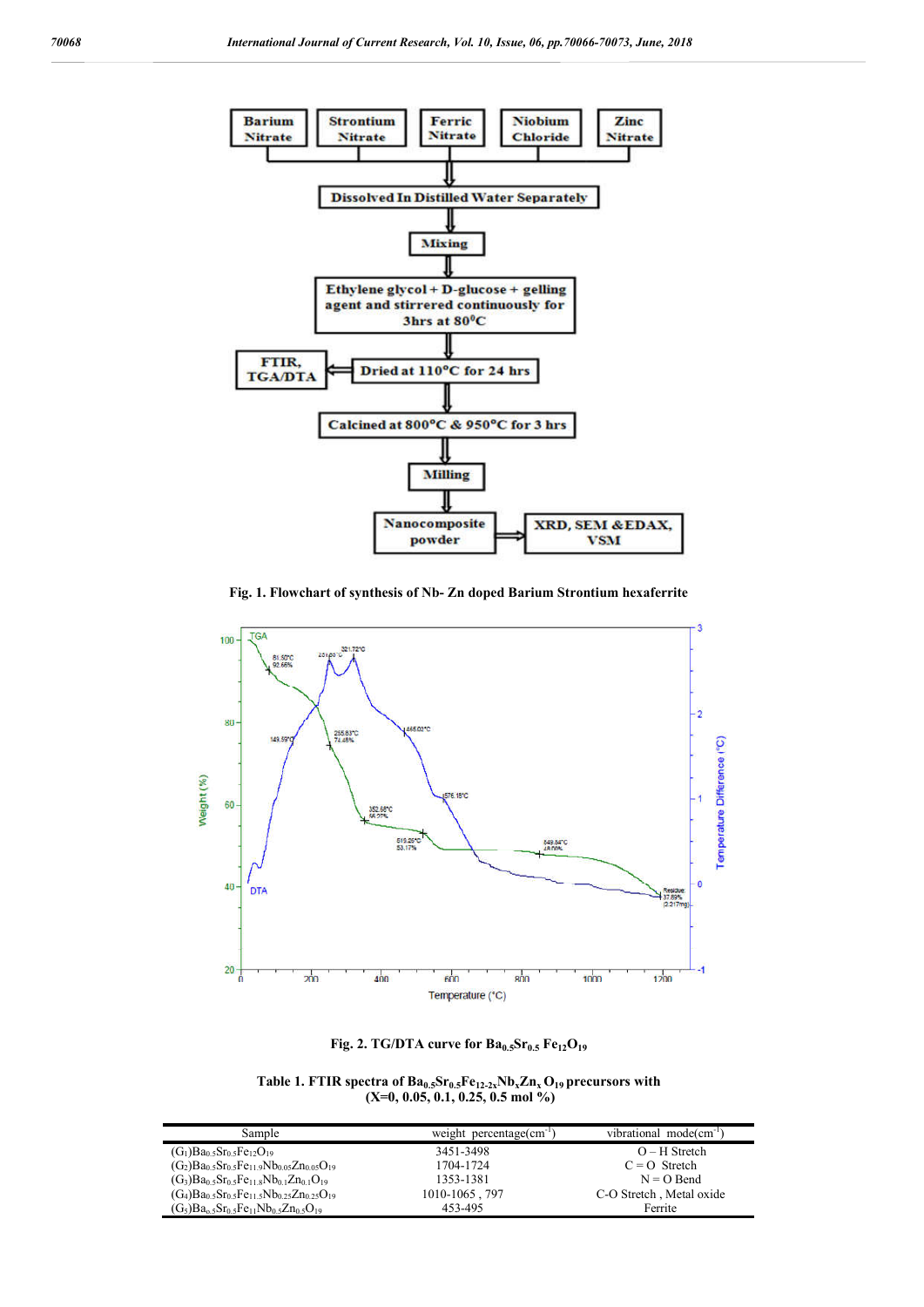

**Fig. 3. FTIR spectra of**  $Ba_{0.5}Sr_{0.5}Fe_{12-2x}Nb_x Zn_xO_{19}$  **precursors with (X=0, 0.05, 0.1, 0.25, 0.5 mol %)** 



**Fig. 4a. & 4b XRD patterns of the**  $Ba_{0.5}Sr_{0.5}Fe_{12.2x}Nb_xZn_xO_{19}$  **(X=0, 0.05, 0.1, 0.25, 0.5 mol %) Of samples calcined at (800<sup>0</sup> C & 950<sup>0</sup> C)**



**Fig. 5. Variation of lattice constants (a, c) with changes in the contents of Nb**  $\text{- Zn (x=0)}$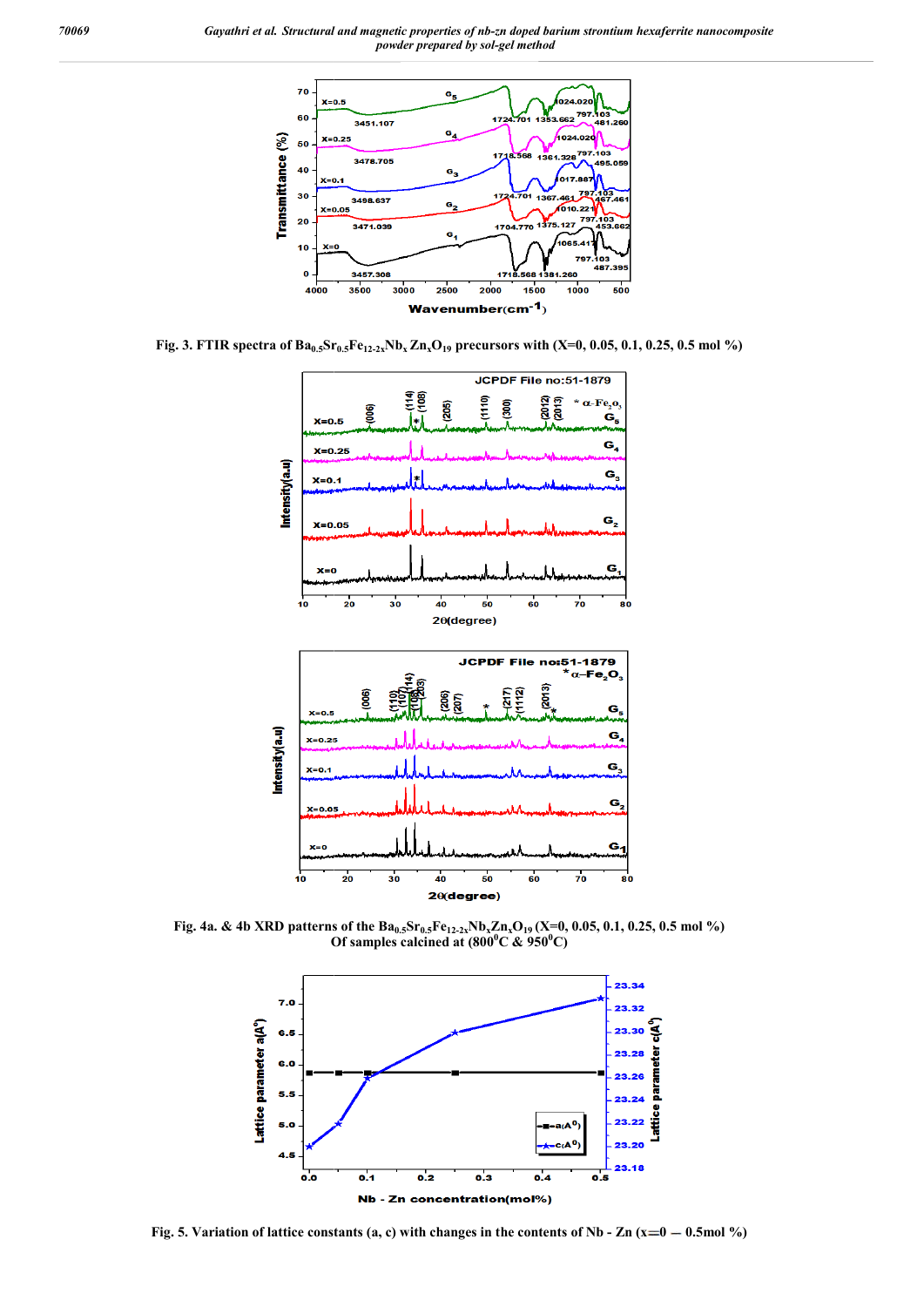

**Fig.** 6. SEM images of  $Ba_{0.5}Sr_{0.5}Fe_{12.2x}Nb_xZn_xO_{19}(X=0, 0.05, 0.1, 0.25, 0.5 \text{ mol } %)$  with samples Calcined at  $950^{\circ}$ C

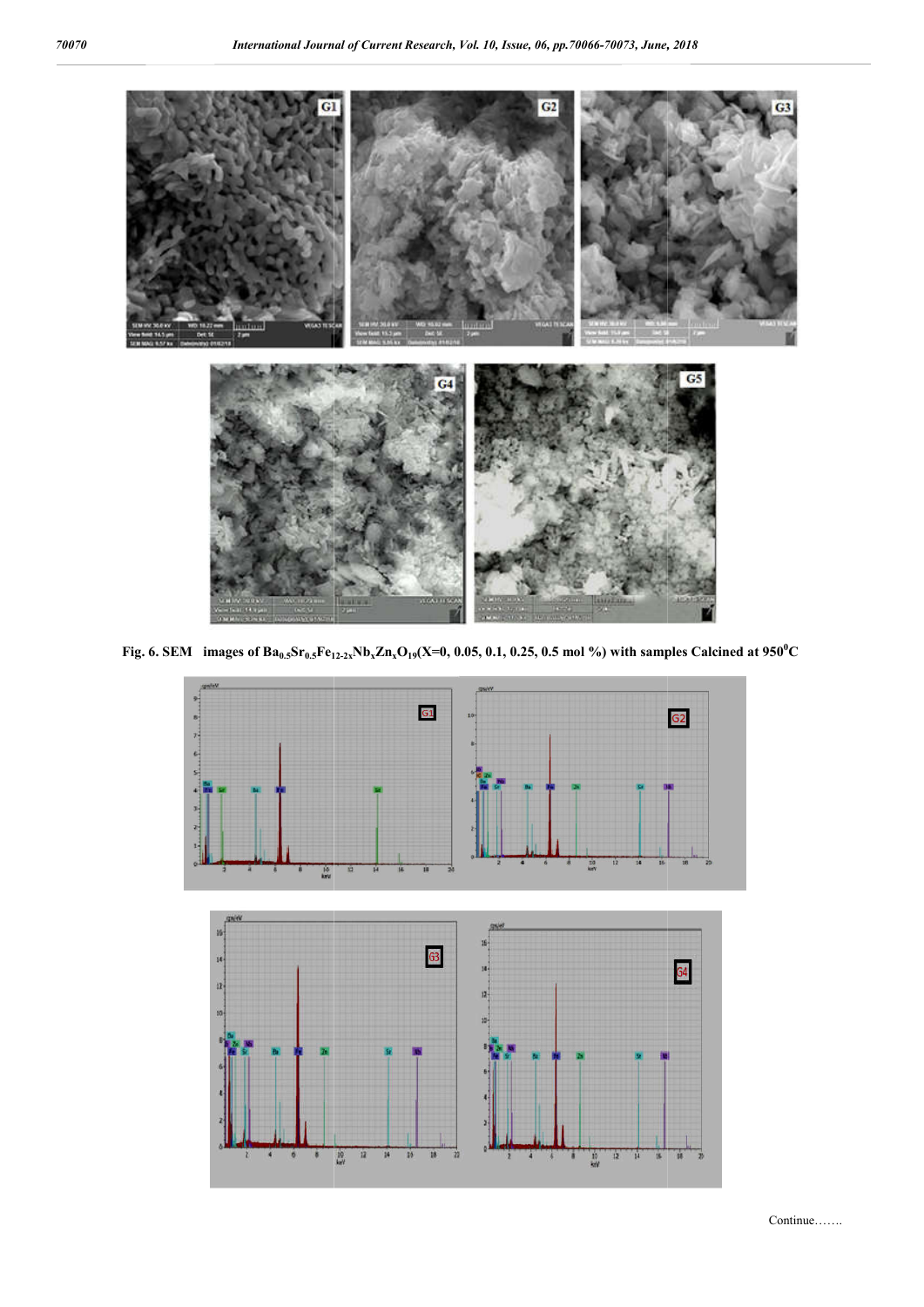*70071 Gayathri et al. Structural and magnetic properties of nb nb-zn doped barium strontium hexaferrite nanocomposite powder prepared by sol-gel method*



Fig.7 EDAX spectrum of Ba<sub>0.5</sub>Sr<sub>0.5</sub>Fe<sub>12-2x</sub>Nb<sub>x</sub>Zn<sub>x</sub>O<sub>19</sub>(X=0, 0.05, 0.1, 0.25, 0.5 mol %) **of samples calcined at 950<sup>0</sup> C**



**Fig. 8.** Hysteresis loops of  $\text{Ba}_{0.5}\text{Sr}_{0.5}\text{Fe}_{12\text{-}2x}\text{Nb}_{x}\text{Zn}_{x}\text{O}_{19}(\text{X=0},\,0.05,\,0.1,\,0.25,\,0.5$  mol %) at room temperature



Fig.9 The saturation magnetization (Ms), the coercivity (Hc) and remanance magnetization (M<sub>r</sub>) of samples **Ba0.5Sr0.5Fe12-2xNb NbxZnxO19(X=0, 0.05, 0.1, 0.25, 0.5 mol % at room temperature**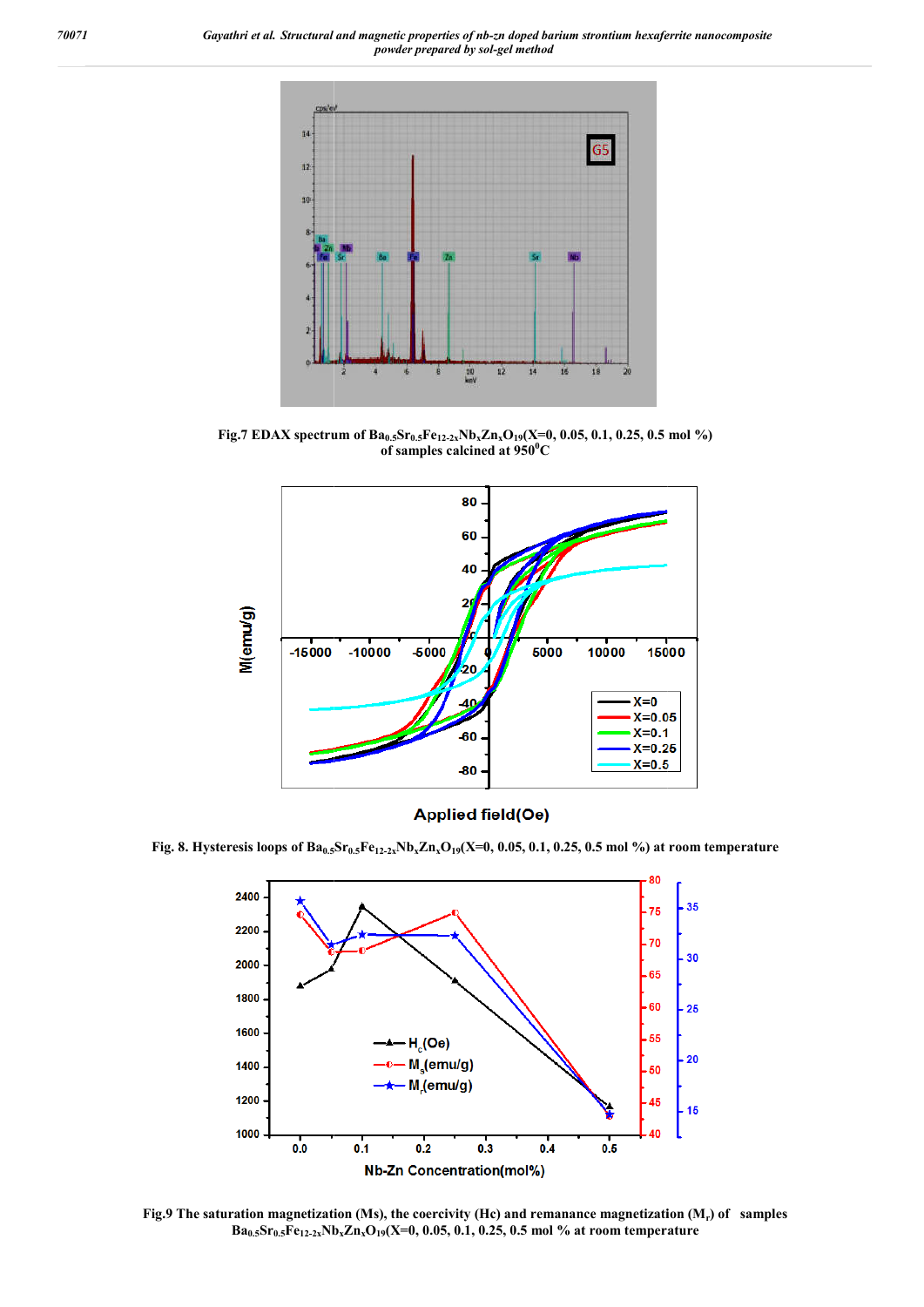$$
\frac{1}{d_{hkl}^2} = \frac{4}{3} \left( \frac{h^2 + hk + k^2}{a^2} \right) + \frac{l^2}{c^2}
$$
 (1)

Where d is the inter-planer spacing and values of 'h k l' are miller indices. The values of lattice parameter calculated using above equation (1). Variation of lattice parameters (a, c) as a function of Nb – Zn (X=0 to 0.5mol %) content is shown in fig 5. It is evident that the value of 'a' remains constant, while that of 'c' slightly increases with increasing the doping contents. The increase in lattice parameter c might have been caused by the difference between the ionic radii of  $\text{Zn}^{2+}$  (0.74A<sup>0</sup>) and  $Nb^{4+}$  (0.69A<sup>0</sup>) compared with that of Fe<sup>3+</sup> (0.645A<sup>0</sup>). The change in lattice parameters vary with the distance between magnetic ions which lead to a change in super exchange interactions and thus to a change in magnetic properties of the samples. This behavior was in good agreement with that of the previous work (Yujie Yang, 2014).

The particle size of the sample was calculated from Scherrer's formula (2)

 $D = k\lambda / \beta \cos \theta$  ………(2)

Where D is the average crystallite size,  $\lambda$  is the X -ray wavelength (1.54060  $A^0$ ),  $\beta$  is the half peak width,  $\theta$  is the Bragg's angle and  $k$  - shape factor ( $k = 0.89$  for hexagonal system). The average crystallite size determined from XRD data is in the range of 31 - 48 nm, indicating the nanocomposition nature of the present samples.

**Surface morphology analysis:** The surface morphology and microstructure analysis of the samples have been investigated using SEM analysis. Fig 6 illustrates the typical SEM micrographs of hexaferrite  $Ba_{0.5}Sr_{0.5}Fe_{12-2x}Nb_xZn_xO_{19}$  (X=0, 0.05, 0.1, 0.25, 0.5 mol %) samples at temperature,  $950^{\circ}$  C. The shape of the sample  $G_1$  is the dumble shape, for the sample of  $G_2$  and  $G_3$  are in platelet hexagonal structure, whereas hexagonal with needle shape structure are found in the sample of  $G_4$ . The sample  $G_5$  exhibited the shape of hexagonal along with tiny spherical particles which confirmed the presence of nanocomposite materials. The results of XRD and SEM are matched with each other. The platelet shaped hexaferrite can be used for microwave absorbing purpose (Kanagesan, 2012).

**Energy dispersive X –ray spectroscopy:** EDAX analysis of  $Ba_{0.5}Sr_{0.5}Fe_{12-2x}Nb_{x}Zn_{x}O_{19}(X=0, 0.05, 0.1, 0.25, 0.5 \text{ mol } \%)$  of samples show the evidence for the presence of barium, strontium, iron, Niobium and Zinc.

**Magnetic properties:** Fig.8 shows the measured hysteresis loops for representative  $Ba_{0.5}Sr_{0.5}Fe_{12-2x}Nb_xZn_xO_{19}$  samples as a function of applied magnetic field  $\pm 15$ KOe. The value of coercivity, saturation magnetization and remanence magnetization were observed from these loops. The estimated values of coercivity, saturation and remanence magnetization are shown in fig 9. It is clear from the figure that the saturation magnetization  $(M_s)$  increased from 74.7 emu/g at X=0 to 75.2 emu/g at X=0.25 and then slightly decreased at the value of 43.1 emu/g with the increase of doping content at  $X=0.5$ . The remanence magnetization decreased slightly from 35.7emu/g for the undoped sample at  $x=0$  down to the 14.7emu/g for the doping level of  $X=0.5$ . The decrease in magnetization by further increase in Nb-Zn content could be related to the presence of  $\alpha$ -Fe<sub>2</sub>O<sub>3</sub> for X=0.5.

The value of coercivity first increases from  $1877$ Oe at  $X=0$ and reached the maximum value of 2348Oe at X=0.1 and then drops drastically at 1164Oe at x=0.5. The Nb-Zn doped with Ba-Sr hexaferrite with X up to 0.5 resulted in the reduction of coercivity and improved saturation and remanence magnetization at relatively high level suitable for high density magnetic recording applications. The  $Fe<sup>3+</sup>$  ions in M-type hexaferrite structure are distributed on five different crystallographic sites such as three octahedral (2a, 12k and  $4f<sub>2</sub>$ ), one tetrahedral  $(4f<sub>1</sub>)$  and one trigonal bipyramidal (2b) sites. In the magnetically ordered state in Ba-Sr hexaferrite, the 12k, 2a and 2b sites have their spins aligned parallel to each other in the crystallographic c-axis, but  $4f_2$  and  $4f_1$  sites point in the opposite direction (11). This is likely due to the site occupancy of the doped metal ions in the different lattice site substitution of the  $Fe<sup>3+</sup>$  ions in the spin up states appears to cause reduction in magnetization while the substitution in the spin down states may lead to an increase in the net magnetization. The material with high coercivity can be used to high density perpendicular magnetic recording (32). In comparison of previous work, the coercivity is low but in the present work the coercivity is high. This reason is the benefit for the application.

#### **Conclusion**

M-type hexaferrite with compositions of  $Ba_{0.5}Sr_{0.5}Fe_{12}$ .  $_{2x}Nb_{x}Zn_{x}O_{19}$  (X= 0, 0.05, 0.1, 0.25, 0.5 mol %) were successfully synthesized by sol-gel method using D-glucose as fuel. TGA/DTA curve showed there is no weight loss above 850°C which confirming the formation of barium strontium hexaferrite. FTIR spectra showed the bands around 453 to 495 cm<sup>-1</sup> which confirmed the presence of hexaferrite. XRD data of the synthesized samples confirmed the formation of hexagonal magnetoplumbite phase structures. The average crystallite size calculated from XRD is in the range of 31- 48nm. The values of lattice parameter were calculated using interplaner spacing formula. SEM micrographs showed the powder is well crystallized and the particles are hexagonal structure with the needle shape and platelet form. The platelet shaped hexaferrite can be used for microwave absorbing purpose. XRD results are in good agreement with the SEM results. The EDAX indicated the presence of (Ba, Sr, Fe, Nb and Zn). The results show that the Nb-Zn doped with Ba-Sr hexaferrite with X up to 0.5 resulted in the reduction of coercivity and improved saturation magnetization and remanence magnetization at relatively high level suitable for high density perpendicular magnetic recording applications.

#### **REFERENCES**

- Abbas, W., Ahmad, I., Kanwal, M., Murtaza, G., Ali, I. Khan, M.A., Akhtar, M.N., Ahmad, M. 2015. *J. Magn. Magn. Mater*. 374, PP.187–191.
- Auwal, I.A., Güngünes, H., Baykal, A., Güner, S., Shirsath, S.E., Sertkol, M. 2016. *Ceram. Int*. 42, PP.8627– 8635.
- Awadallah, A., Mahmood, S.H., Maswadeh, Y. Bsoul, I., Awawdeh, M., Mohaidat, Q.I., Juwhari, H. 2016. Mater. Res. Bull. 74, PP.192–201.
- Buzinaro, M.A.P., Ferreira, N.S., Cunha, F., Macêdo, M.A. 2016. *Ceram. Int*. 42, PP.5865–5872.
- Chavan, V.C., Shirsath, S.E., Mane, M.L., Kadam, R.H., More, S.S. 2016. *J. Magn. Magn. Mater*., 398,PP. 32–37.
- Dhage, V.N., Mane, M.L., Babrekar, M.K., Kale, C.M., Jadhav, K.M. 2013. J. Alloys Compd. 509,PP. 4394–4398.